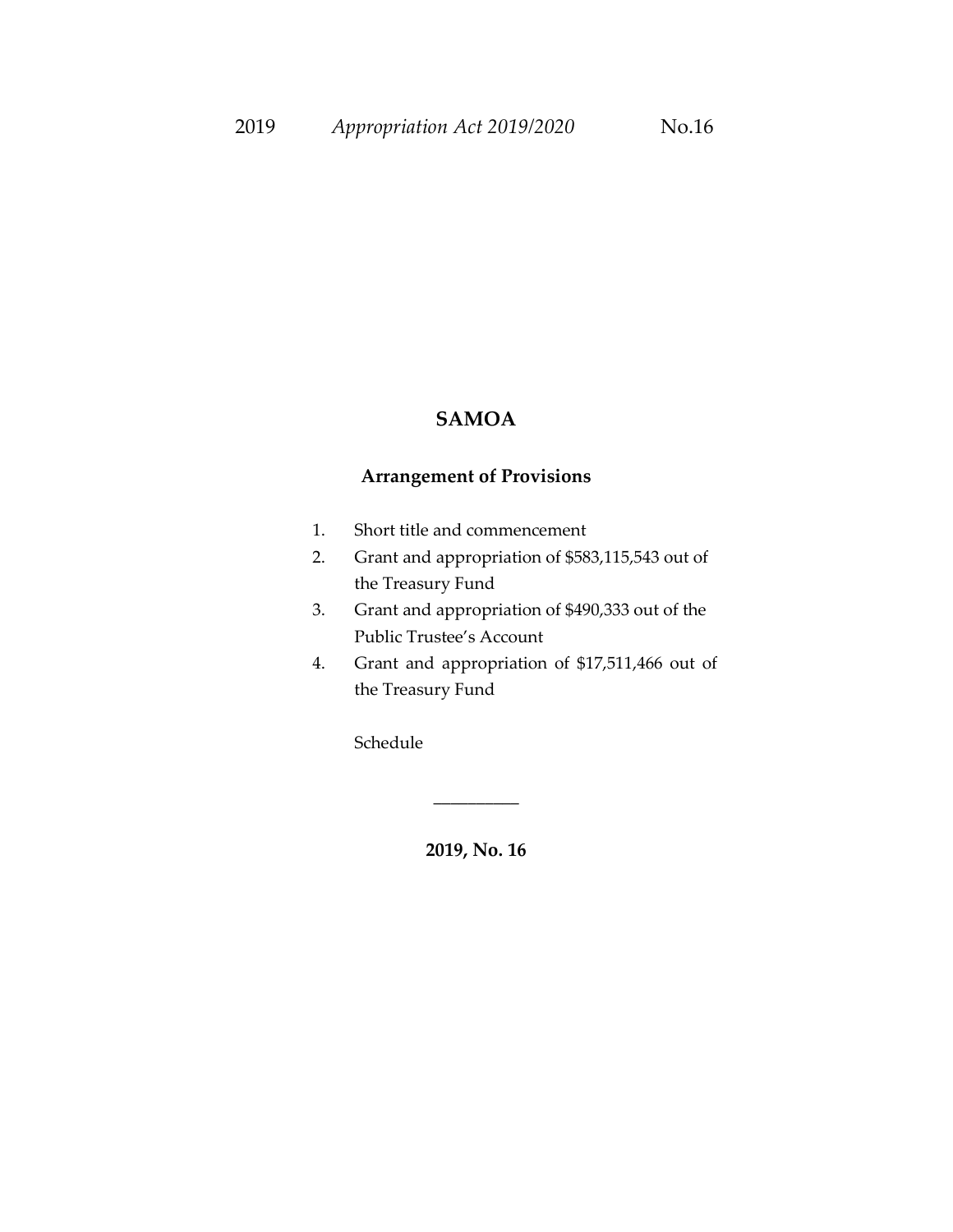**AN ACT to authorise the appropriation of certain sums of money out of the Treasury Fund and the Public Trustee's Account and their specific application to outputs and sub-outputs delivered by Ministries/Departments, outputs delivered by third parties and transactions undertaken on behalf of the State for the Financial Year ending on the 30th June 2020 ("Financial Year 2019/2020").** *[26th June 2019]*

**BE IT ENACTED** by the Legislative Assembly of Samoa in Parliament assembled as follows:

#### **1. Short title and commencement:**

- (1) This Act may be cited as the Appropriation Act 2019/2020.
- (2) This Act commences on the date of assent by the Head of State.

## **2. Grant and appropriation of \$583,115,543 out of the Treasury Fund:**

- (1) There may be issued out of the Treasury Fund and applied to the outputs or sub-outputs delivered by individual Ministries and Departments or outputs to be delivered by third parties, or for transactions on behalf of the State for the Financial Year 2019/2020 sums of money which do not exceed in aggregate the sum of **\$583,115,543**.
- (2) The sums authorised to be expended under subsection (1) are separately appropriated for the outputs and sub-outputs to be delivered by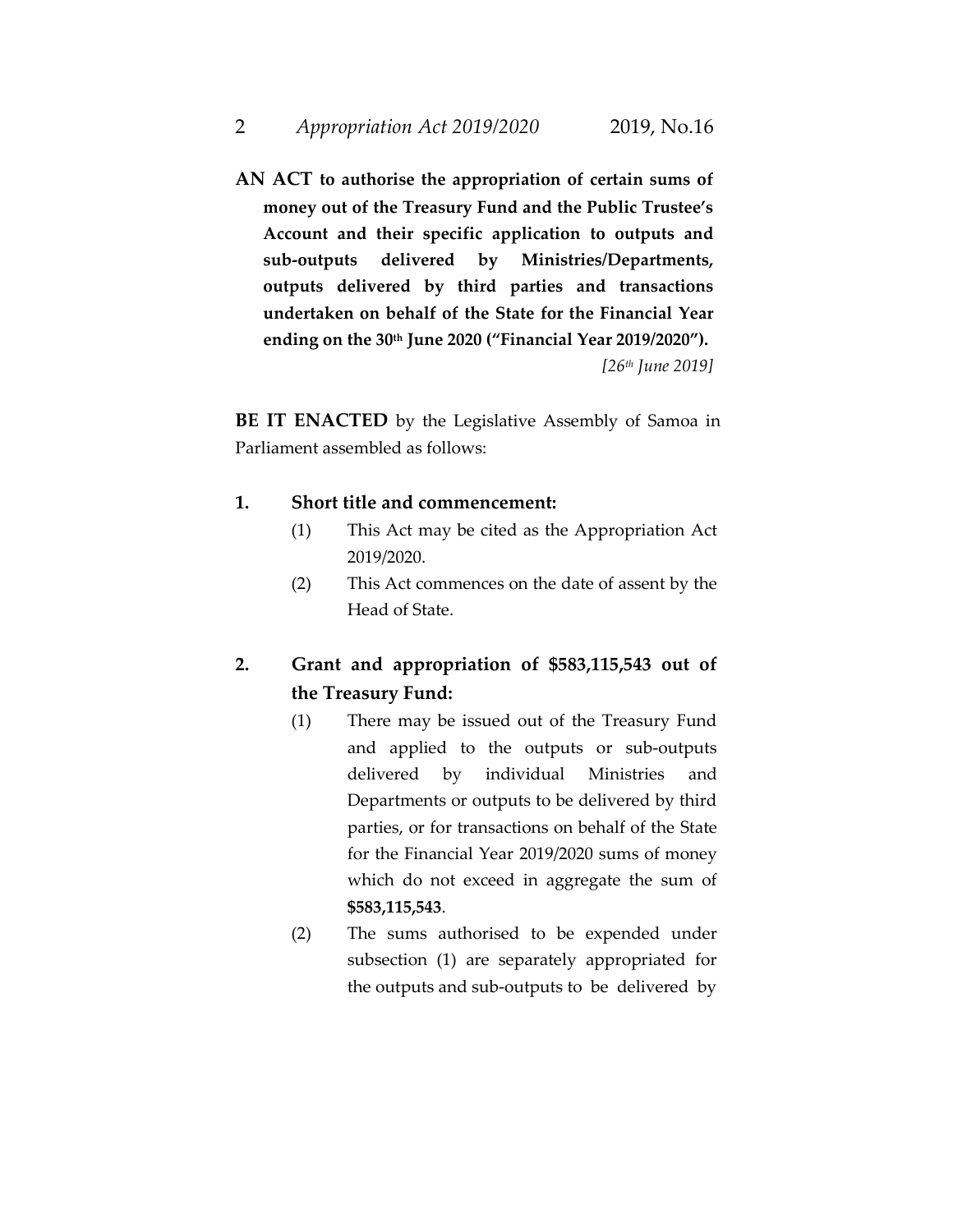Ministries and Departments, and outputs to be delivered by third parties or transactions on behalf of the State, as specified in the Schedule.

## **3. Grant and appropriation of \$490,333 out of the Public Trustee's Account:**

- (1) There may be issued out of the Public Trustee's Account (held with the ANZ Bank (Samoa) Ltd.) and applied to the outputs and sub-outputs, salaries and other outgoings, charges and expenses lawfully incurred or payable in administering the Public Trust Office for the Financial Year 2019/2020 sums of money which do not exceed in aggregate the sum of **\$490,333**.
- (2) The sums authorised to be expended under subsection (1) are appropriated to the use of the Public Trust Office.

# **4. Grant and appropriation of \$17,511,466 out of the Treasury Fund:**

- (1) There may be issued out of the Treasury Fund and applied to Unforeseen Expenditures for the Financial Year 2019/2020 sums of money which do not exceed in aggregate the sum of **\$17,511,466**.
- (2) The sums authorised to be expended under subsection (1) are appropriated for Unforeseen Expenditure.